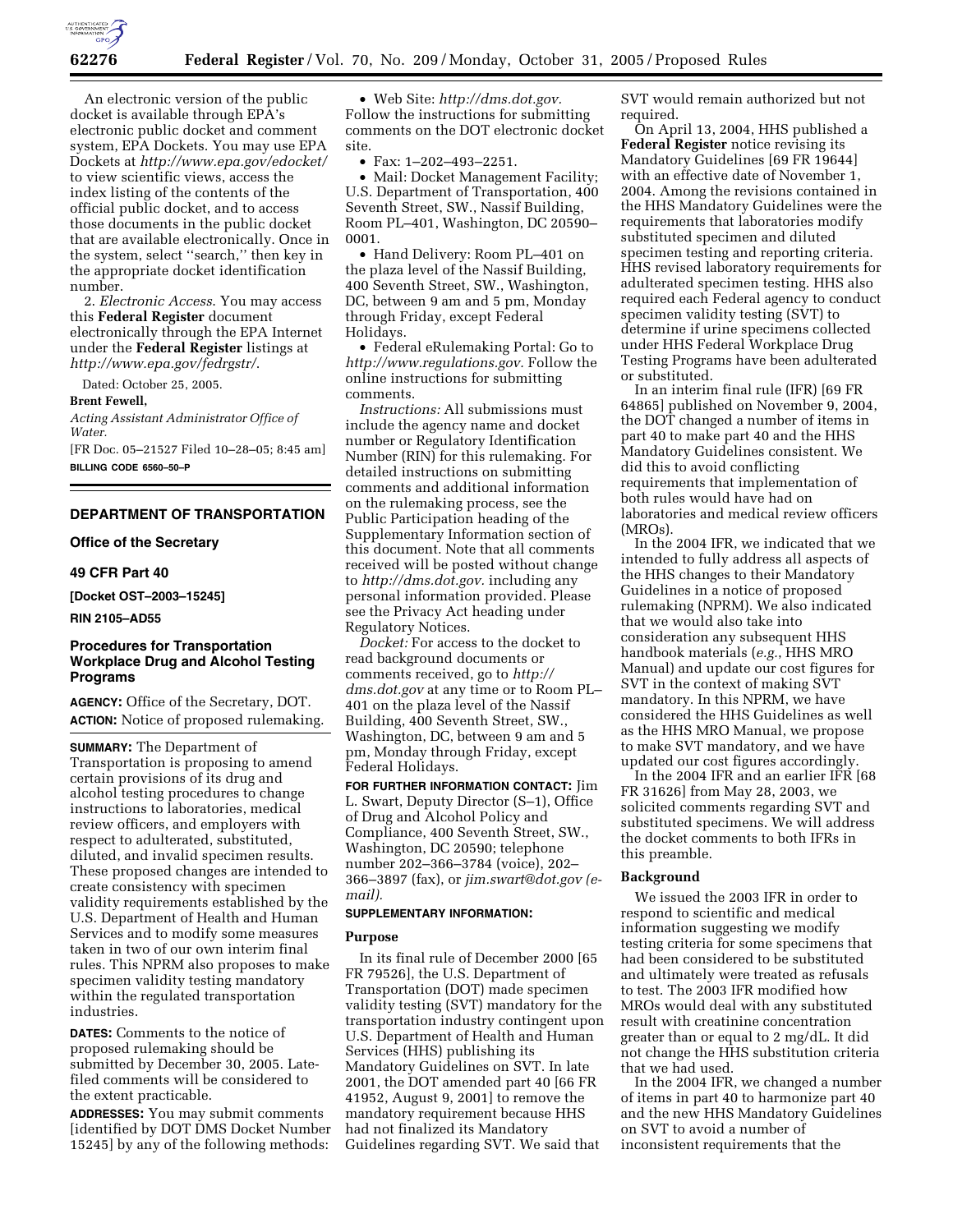application of both rules would likely have created for laboratories and MROs. While the HHS Mandatory Guidelines approach to substituted test results allowed DOT to simplify its guidance to MROs on how to deal with those results, there were several important items upon which the 2004 IFR and the HHS Guidelines differed. The most important among them was the fact that SVT, though authorized by part 40 and the IFR, was not yet required.

The 2000 part 40 anticipated that HHS would, sometime in 2001, amend its Mandatory Guidelines to establish SVT requirements for HHS-certified laboratories. When it appeared that HHS would not establish final SVT requirements in 2001, we amended part 40 to remove the mandatory requirement. This was because we believed it was advisable to wait until HHS completed its amendment before making SVT mandatory throughout the transportation industries for all DOT specimens. This NPRM proposes that SVT be made mandatory, as the DOT said it intended to do in its final rule of December 2000.

## **Principal Policy Issues**

### *Harmonization With HHS*

In this NPRM we have sought to harmonize our SVT proposals for laboratories, MROs, and employers with the requirements contained in the HHS Mandatory Guidelines and the HHS Medical Review Officer Manual. Here are the most noteworthy of the coordinated proposals:

1. We propose to make SVT mandatory—like it is now with the HHS Federal employee testing program.

2. We would continue to utilize HHS instructions to laboratories for establishing and directing laboratory actions for SVT. We will also continue to look to HHS for establishing appropriate cutoffs. An HHS-certified laboratory's testing equipment and SVT parameters are all HHS-driven. Our proposed tables related to adulterated and invalid laboratory results are primarily designed to explain and instruct HHS criteria rather than establish new criteria.

3. We propose to modify some of our definitions and add a few new definitions in order to make them consistent with HHS Mandatory Guidelines definitions.

4. We would continue to require laboratories to contact MROs when the laboratories find specific types of invalid results.

5. Regarding multiple results actions and reporting for primary specimens, we would generally adopt HHS

procedures both for laboratories and MROs. Uniquely to part 40, we propose ''categories'' of results in order to make it easier for MROs to understand what they are to do when verifying laboratory results and reporting their verified results.

6. Regarding the numerous possible laboratory and MRO actions for split specimens, we would generally adopt HHS procedures both for laboratories and MROs. As with primary specimen results, we propose categories of split results designed to make it easier for MROs to verify and report results.

7. We propose to clarify that split testing is still not offered for invalid results. The HHS MRO Manual makes this a clear point.

8. We propose that if a second invalid result (collected under direct observation) occurs but for a different reason than the first invalid result, the verified result of the test event will be a refusal. This is also consistent with the HHS MRO Manual.

9. We propose to adopt HHS blind specimen certification criteria.

10. We propose to adopt HHS Semi-Annual Laboratory Report items.

While we have sought to harmonize our requirements with those of HHS, there remain a few issues for which we have not proposed changes to procedures that were in the 2004 IFR or in part 40. Perhaps the most important one is that we have not proposed to modify the requirement that MROs treat laboratory reported negative-dilute results with creatinine levels greater than or equal to 2 mg/dL but less than or equal to 5 mg/dL (hereafter ''2–5mg/ dL range'') as negative-dilutes that require immediate recollections under direct observation. We also have not proposed changes to the employer policy recollection option for other negative-dilutes. By contrast, HHS treats all negative-dilutes in the same fashion—a Federal agency may collect the employee's specimen under direct observation during the employee's next scheduled test event.

While we believe there are employees normally able to produce these 2–5 mg/ dL range negative-dilute specimen results, there are others who cannot produce them without tampering with their specimens. We are also aware of challenges an employer faces in tracking an employee's test selection in order to have the next collection directly observed, especially as time passes between testing events. Therefore, some negative-dilutes will continue to require recollection under direct observation while others may continue to follow the employer policy options of immediate

recollections not under direct observation.

There is also a difference between the HHS Mandatory Guidelines and this NPRM concerning how we intend to address an MRO's receiving a series of invalid test results from the same employee for the same testing event. If the employee presents two invalid results for the same reason or when the employee has a long-term medical condition that causes an invalid result, we propose a way to have MROs obtain a negative result if one is needed for pre-employment, return-to-duty, and follow-up testing. Also, we propose to have MROs deal with an invalid result when the specimen is also positive, substituted, and/or adulterated.

For instance, the HHS MRO Manual directs MROs to report negative results if the initial invalid results and the subsequent directly observed results are invalid for the same reason. The DOT will continue to consider these to be cancelled tests because laboratories do not report invalid-negative results. If a negative result is needed because the testing event is pre-employment, returnto-duty, or follow-up, the NPRM proposes to have the MRO determine if there is clinical evidence that the employee is an illicit drug user. We propose the same clinical evidence determination if the employee has a long-term medical condition that causes the invalid result and needs a negative result. These clinical evidence evaluations are proposed to be identical to the evaluation currently required at § 40.195 when an employee is unable to provide a sufficient amount of urine because of a permanent or long-term medical condition.

Like HHS, we would have MROs follow review procedures, as appropriate, for all laboratory reported results and to report all verified results to employers. But unlike HHS, we propose having an exception that deals with MROs reporting multiple results when one of them is invalid. The NPRM would not require an MRO to report an invalid result if the MRO also verifies any other laboratory result for the specimen as positive and/or refusal to test. MROs have told us it is problematic for them to report cancelled-invalid tests in conjunction with positives or refusals. MROs and employers have questioned whether the required recollection under direct observation needs to take place.

We have not proposed adopting the HHS MRO Manual requirement that an MRO report a negative result if the medical explanation for a substituted specimen appears legitimate to the MRO. We believe that HHS has taken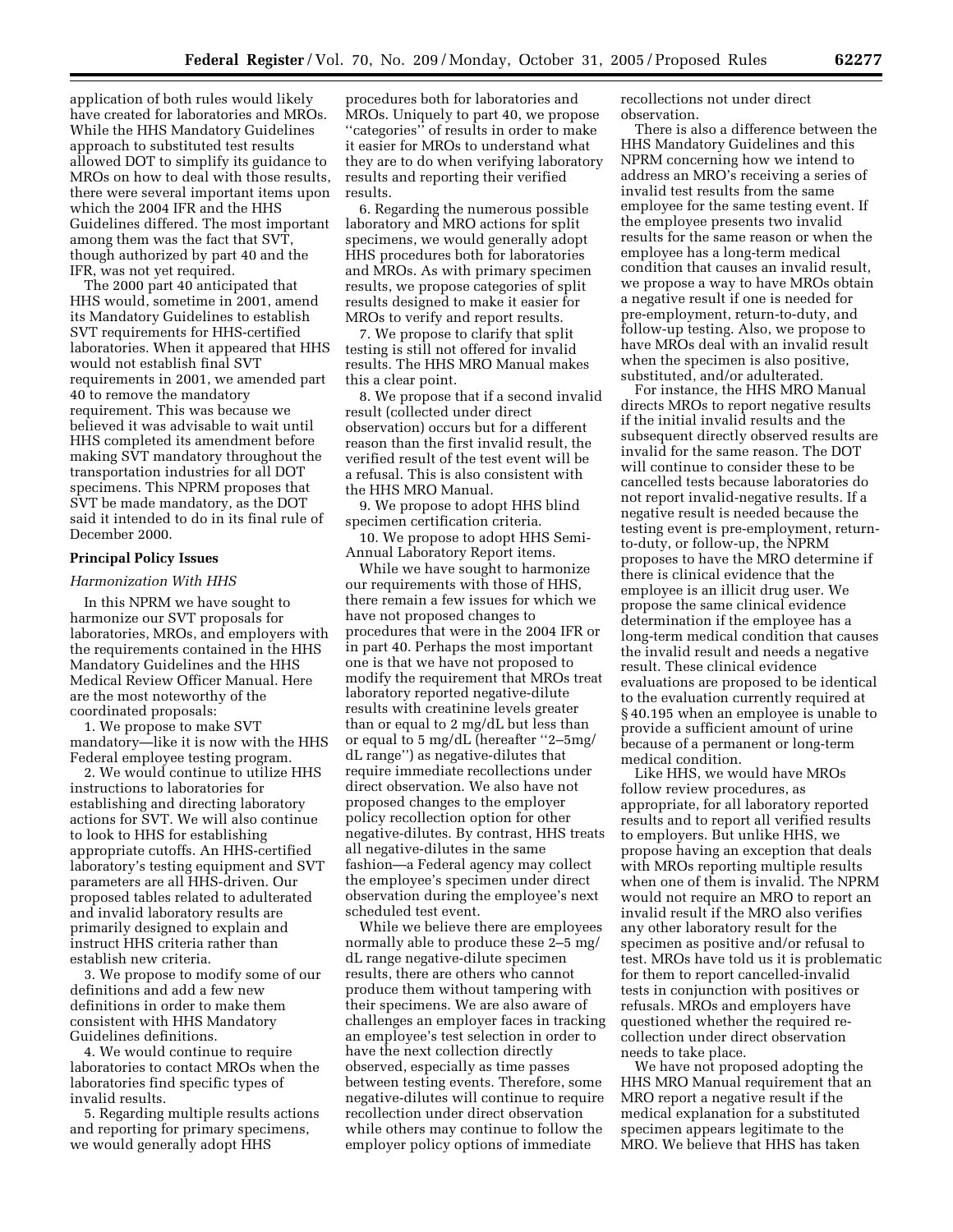ample measures to accurately identify substituted specimens by adjusting the creatinine concentration criteria laboratories need in order to report specimens as substituted. Part 40 will continue to have MROs report these verified results as cancelled, and report their determinations and basis for them to us. If the DOT begins to receive reports that MROs are canceling substituted specimen results because of legitimate medical reasons, we would be prepared to take measures needed for employees to obtain negative results (when negatives are needed for preemployment, return-to-duty, and followup testing), perhaps by considering ways for MROs to determine if there is clinical evidence that an employee is an illicit drug user.

## *Making SVT Mandatory*

As we said in 2000, mandatory laboratory testing for specimen validity is an appropriate response to those who would tamper with the DOT's drug test results. Again, we propose the same position. It was the correct position in 2000, and we think it is the correct position now. Over the past several years, there have been an increasing number of products designed and marketed to adulterate specimens. Currently, there are more than 400 different products available for adulterating specimens, although many contain the same component adulterants. There are also devices marketed with the promise to hide drug use by substituting ''clean'' urine for a drug user's own urine. The cheating industry is real, and we must counter it. Furthermore, cheating on a drug test through adulteration or substitution is a deliberate and direct attempt to thwart the testing process. Therefore, we are proposing to require SVT for all DOT specimens.

In their Mandatory Guidelines, HHS established SVT requirements with which laboratories must comply in order to become and remain HHScertified. HHS has stated that their SVT standards are designed to produce the most accurate, reliable, and correctly interpreted test results. Currently, when DOT specimens are tested for validity, the SVT adheres to HHS procedural standards.

In 2000, we estimated an annual cost associated with SVT of about \$1.4 million. At that time, a majority of HHScertified laboratories were already conducting SVT. The larger laboratories, who were receiving the vast majority of transportation industry specimens, were all conducting SVT. These facts led us to estimate approximately 80% of

industry specimens were being tested for specimen validity in 2000.

Because employers are deeply concerned about specimen tampering and because HHS certification relies (in part) upon a laboratory's ability to conduct SVT, we estimate that an even higher percentage of transportation industry specimens are undergoing SVT now than in 2000. We estimate that 95% of industry specimens are undergoing SVT, up from 80% in 2000.

That higher percentage coupled with the fact that fewer specimens are being collected now than were collected in 2000, leads us to believe the increased cost of requiring SVT for those specimens not currently undergoing SVT will be even less than our 2000 cost estimate. There were 6.67 million industry tests conducted in 2005, down from 7 million industry tests in 2000. Therefore, we estimate that the cost of new SVT will be about \$1 million, down from the \$1.4 million figure estimated in 2000.

#### *2003 IFR Comments to the Docket*

The comments to the May 28, 2003 IFR were generally supportive of the DOT's decision to modify the creatinine levels required to call a substituted specimen ''a refusal to test.'' Some supported the DOT's diligence in pursuing the subject of creatinine levels of substituted specimens, and a few others expressed the desire to do away with SVT altogether. Another commenter said we were making an accommodation for a situation that was likely not to exist, so this commenter recommended that the DOT make no change with regard to substituted specimen refusals.

Most comments to the docket expressed, in one form or another, the desire to have SVT laboratory standards developed and issued in final guidance by HHS. That way, commenters reasoned, all laboratories would be responsible for adhering to the SVT standards and would be held accountable for them. These commenters had a variety opinions related to the cutoff levels and testing ranges for SVT. Most indicated that they had provided similar comments to HHS when it proposed SVT for the Mandatory Guidelines. A few commenters discussed procedural issues for MROs in dealing with substituted specimens with creatinine in the 2–5 mg/dL range and with the period of time the IFR allowed for an employee's obtaining a required for medical evaluation.

Additionally, several comments (from an employee, two employee associations, and an attorney) expressed

the desire to have the DOT remedy the records of employees whose refusals to test prior to May, 2003, had been the result of having substituted specimens. Their specific gravity levels had been in the substituted range, but their creatinine had apparently been in the 2– 5 mg/dL range. At least two commenters brought up issues totally unrelated to SVT.

#### *2004 IFR Comments to the Docket*

The comments to the November 9, 2004 IFR, especially those from laboratories, were favorable about the DOT's decision to take measures to align part 40 with HHS SVT procedures. One association requested that we go further with the alignment by making SVT mandatory rather than leaving it optional. One Third Party Administrator (TPA) recommended that we provide guidance on who (*e.g.*, employer, laboratory, TPA) makes the decision to authorize SVT.

Two MROs favored the DOT's decision to keep their 2003 IFR requirement to order an immediate recollection under direct observation when a verified negative-dilute that contained creatinine in the 2–5 mg/dL range. One of those MROs spoke about what he considered the high rate of positive results for those recollections. However, one employee association was opposed to the recollection requirement for creatinine in the 2–5 mg/dL range. In fact, the association wanted the DOT to do away with the below 2 creatinine substitution criteria established by HHS, in essence wanting there to be no specimens considered substituted. Additionally, the association also expressed a desire to have the DOT expunge the records of those employees with substitution refusals prior to May, 2003. Their specific gravity levels had been in the substituted range, but their creatinine had tested in the 2–5 mg/dL range.

A laboratory requested that we require laboratories to report quantitative values on all dilutes (not just negative-dilutes) because, in the event a positive-dilute was downgraded by the MRO, the creatinine level would be important for the MRO to know. About negativedilutes, one of the MROs suggested the category of dilute specimens having creatinine above 5 mg/dL was superfluous to the process. He suggested doing away with that category of dilute results altogether.

One of the TPAs recommended the Department find an easier way for employers to determine which laboratories use two SVT methodologies, rather than one, so that the number of invalid results would be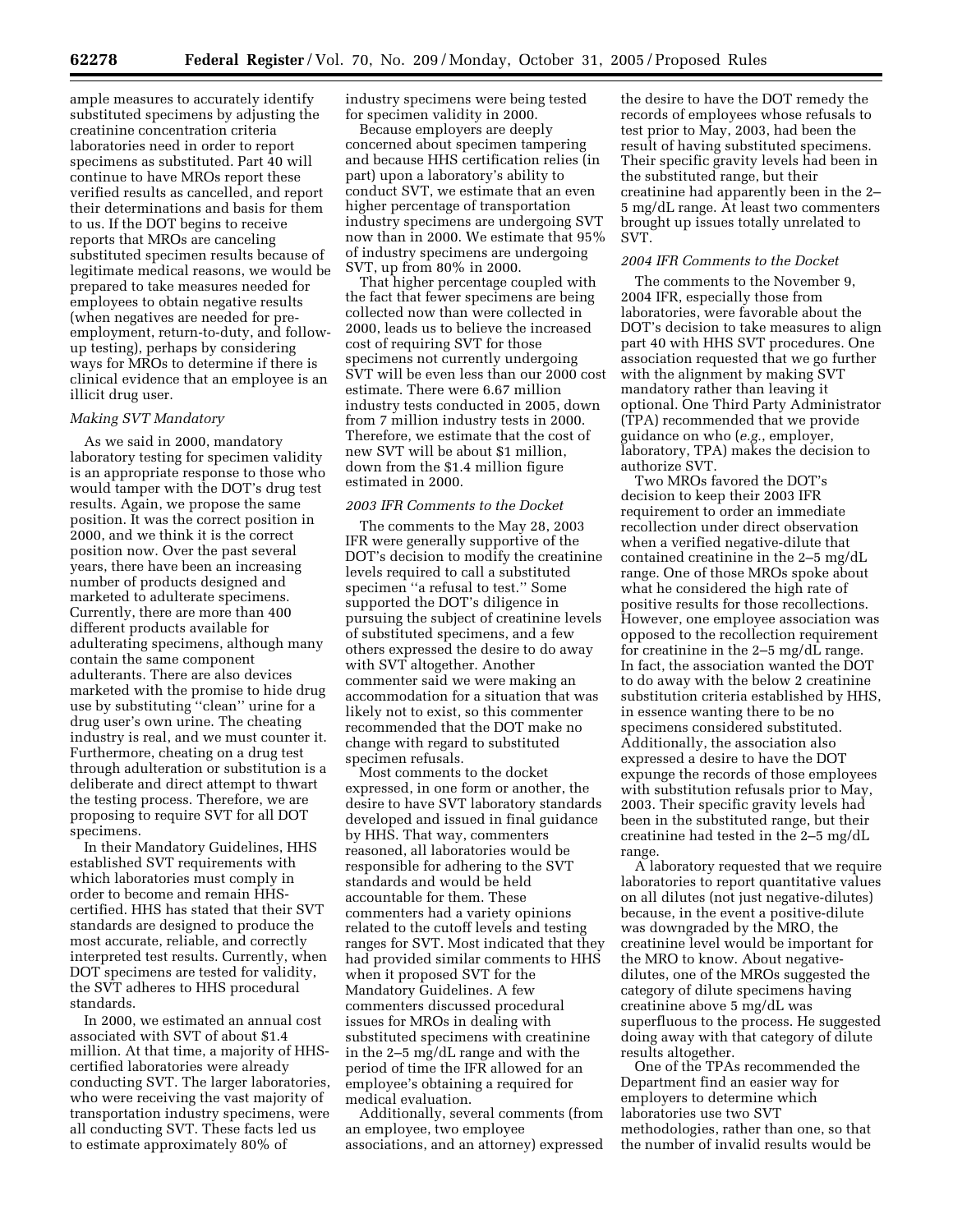kept to a minimum. The TPA recommended that HHS amend its laboratory certification list to accommodate this request. Also, the TPA recommended that we use [for example], ''As an MRO, you must "\* \* \*"' throughout part 40 as a means of making it easier to figure out whose actions are being directed.

# *DOT Response to the 2003 and 2004 IFR Comments to the Docket*

A major factor in the DOT's decisions to withdraw part 40's mandatory SVT (in 2001) and to create the 2003 IFR regarding MRO actions on laboratory reported substituted specimens was the fact that HHS had not finalized or updated SVT in their Mandatory Guidelines. Likewise, our decisions to establish the 2004 IFR—which served to bring part 40's SVT more in-line with the HHS—and to write this NPRM were based upon the fact that HHS finalized and published its Mandatory Guidelines effective November 1, 2004.

The HHS Mandatory Guidelines have gone far toward alleviating many of the concerns of the commenters. Specifically, IFR commenters explained that no mandatory SVT standards existed for laboratories to follow. They were also concerned that the DOT program operated with different SVT criteria than the HHS program. They noted the laboratories were not certified for their abilities to conduct SVT, and that appropriate procedures and cutoff criteria for SVT had not been established by HHS. Under the new HHS Mandatory Guidelines, HHS has set mandatory SVT standards. HHS certification depends upon laboratory SVT capabilities (among other things), and HHS has established appropriate SVT reporting criteria and cutoff levels.

Nonetheless, there will continue to be some disagreement between those who desire to have no SVT and those who believe the established SVT criteria are not stringent enough. However, we are proposing that all DOT specimens be tested for all SVT, and that those tests will follow procedures and cutoff criteria established in the HHS Mandatory Guidelines. We believe the HHS has presented well-reasoned Mandatory Guidelines and have, in the preamble to that document, forthrightly explained their ongoing review and analysis of SVT results and scientific criteria.

Also, we believe the Mandatory Guidelines work well in harmonizing with the 2000 part 40's positions to make SVT mandatory, to grant employees the right of MRO review and split specimen testing for SVT, and to provide (in certain instances) for the

retesting of the primary specimen for SVT if the split specimen fails to reconfirm a drug metabolite. In addition, the Mandatory Guidelines reflect the DOT's desire (as made operational by the 2003 IFR) to change the creatinine criteria needed (in addition to the long-required specific gravity criteria) to call a specimen substituted.

IFR issues related to a laboratory's use of two SVT methodologies versus one, MRO and employer actions with negative-dilute specimens having creatinine in the 2–5 mg/dL range, and laboratories reporting creatinine values for positive-dilute specimens are fully expanded in a later section called Other NPRM Issues and Questions.

Regarding the 2004 IFR comment asking us to clarify which persons or entities currently provide authorization for a laboratory to conduct SVT under the DOT program, the authorization comes from part 40. Having said that, until part 40 makes SVT mandatory (rather than authorized), employers need to take active roles in determining the SVT they want laboratories to conduct on their behalf. The contracts between employers and laboratories are important. A laboratory needs to let employers know the SVT available to them and whether the laboratory uses two separate methodologies or one when conducting SVT. The more prudent employers will likely select a full range of SVT. The DOT appreciates the fact that most DOT-regulated specimens are undergoing SVT and would encourage employers to conduct the full range of SVT.

Finally, the DOT views the NPRM as an opportunity to consider our positions on SVT and propose modifications accordingly. It was not our intention to conduct a full review of part 40. Nor was it our intention to focus on issues that fall under the sole purviews of HHS Mandatory Guidelines (*e.g.*, the contents of the HHS laboratory listing) and DOT agency regulations (*e.g.*, the make-up of ''actual knowledge'' provisions). Therefore, we have no responses to IFR comments addressing such topics.

# *DOT Response to 2003 and 2004 IFR Comments Requesting That the Department Rectify Past Substitution Refusals*

In both the 2003 and 2004 IFRs, there were calls for the DOT to take action to rectify what several commenters believed to be a mischaracterization of some employee refusals to test. Some of the comments suggest that we take measures to clear employee records of refusals to test if their substituted refusals showed creatinine in the 2–5

mg/dL range and those refusals were reported between September 1998 and May 2003.

For this discussion, there are several important time-lines and actions to take into consideration:

1. In September 1998, HHS established guidance regarding laboratory testing requirements for determining if a urine specimen should be reported to the MRO as being substituted. Specimens had two testing criteria in order to be reported as substituted: The specimen's creatinine level must have been 5 mg/dL or less *and* the specimen's specific gravity must have been less than or equal to 1.001 or greater than or equal to 1.020.

2. In December 2000, part 40 implemented procedures for MRO review and for split specimen testing for SVT, to include substituted specimens. Therefore, employees could show MROs that they had medical reasons for producing the result and proof they could naturally produce substituted specimens. By doing so, their results would be cancelled.

3. We issued the 2003 IFR so that MROs would not treat substituted specimens with creatinine concentration in the 2–5 mg/dL range as substituted specimens.

4. Nearly a year later, HHS revised their Mandatory Guidelines with an effective date of November 1, 2004. Among the revisions contained in the HHS Mandatory Guidelines was the requirement that laboratories modify substituted specimen criteria. As a result, there are no specimens with creatinine levels greater than or equal to 2 mg/dL being reported by laboratories as substituted.

The question now is whether we should so do something about those employees who may have been incorrectly charged with refusing their drug tests because they had substituted specimens with creatinine in the 2–5 mg/dL range. The answer is that we should.

Consequently, the DOT will issue an Informational Notice, separately from this NPRM, directing action on this matter. The notice permits employees to present information to us showing that they had a refusal to test before May 2003. The reason for the refusal must be based upon the employee's having a substituted specimen result with a creatinine concentration in the 2–5 mg/ dL range. Employees will also have to present proof that they are able to produce such specimens by virtue of medical evaluations. If the DOT determines that an employee's refusal fell within these parameters and the supporting documentation shows that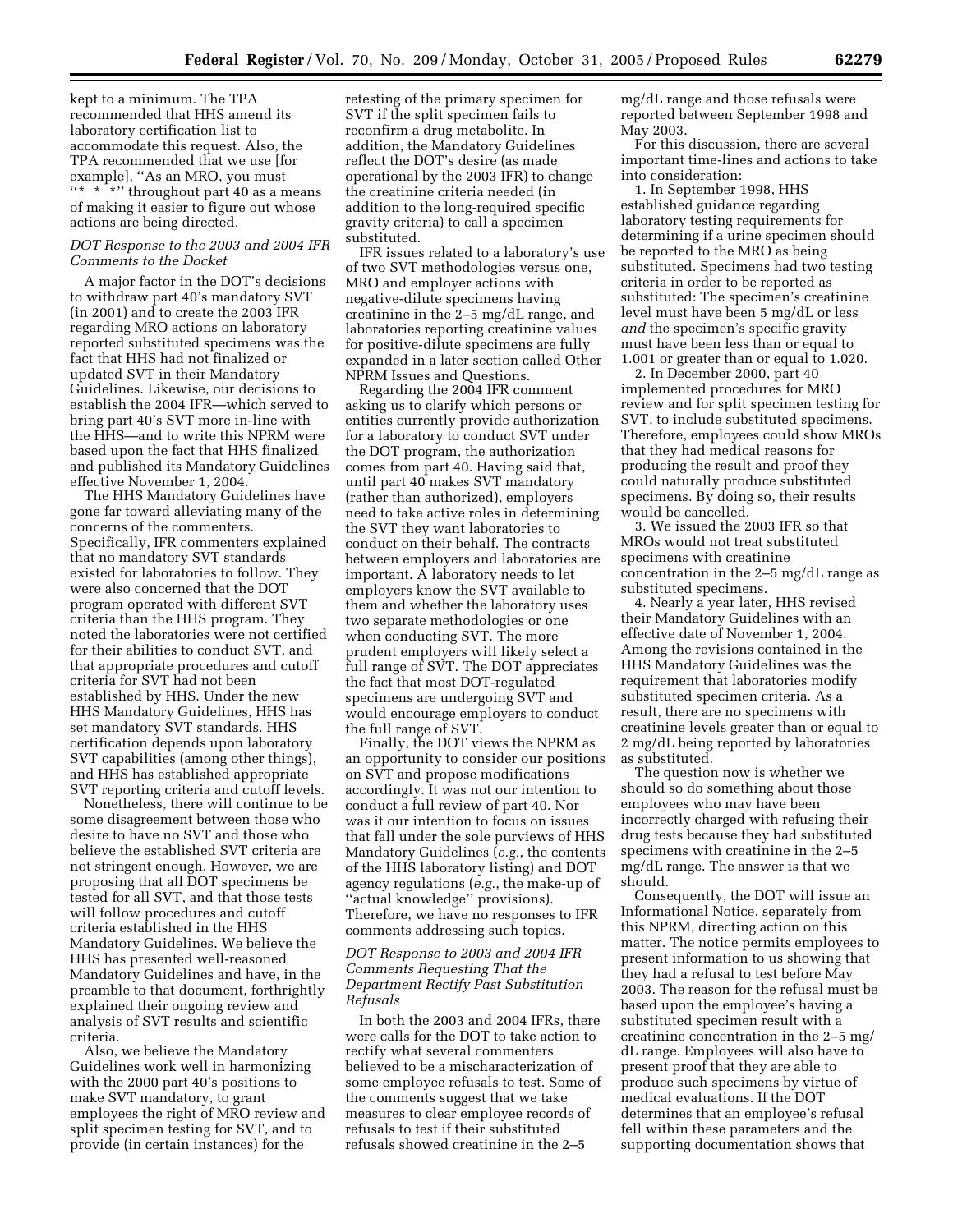the employee can produce such specimens, we will reconsider the employee's original refusal-to-test result.

# *Section-by-Section NPRM Issues*

1. Index Changes—We would modify some existing section headings and added three new section headings in order to reflect regulation text changes. All told, eight section headings have been modified or added.

2. Definition changes—In order to align more closely our definitions section (§ 40.3) with definitions contained in the HHS Mandatory Guidelines, we propose to modify some of our existing definitions and add some new ones. Eleven definitions would be modified or added to harmonize with HHS definitions.

3. SVT Mandatory—We would make SVT mandatory by removing the option to conduct SVT (at § 40.89) and adding text requiring SVT. This text is similar to the wording that had been removed from part 40 in 2001.

4. Adulterant and Invalid Testing Cutoffs—We propose to add two tables (one at the existing § 40.95, the other at a new § 40.96) which will serve to inform MROs and others about the cutoffs and procedures laboratories are directed by HHS to use in reporting adulterants and invalid test results. However, we seek comment on whether this information will be helpful to MROs and other service agents or whether it will prove to be too much information that is too complicated to add value to the testing process.

5. Primary Specimen Laboratory Results—Laboratories are reporting and MROs are reviewing a variety of test results, to include multiple test results for the same testing event. We believe that proposed changes to § 40.97 which highlight categories of primary results—and the sections related to medical review and reporting, especially §§ 40.159(f) and 40.162, will make it easier for laboratories and MROs to understand how to deal with and report multiple test results. Comments from MROs regarding these categories of results will prove especially useful to us.

6. Reporting Invalid Results with No Employee Interview—MROs have informed us of situations in which neither they nor the employers were able to contact employees to complete the interview process for invalid results. These MROs have wondered how they are to close these results. We propose to modify § 40.133 so that invalids will be handled parallel to part 40's directives on positive, adulterated, and substituted specimens when the employee cannot be interviewed.

7. Closing the Invalid Loops—The NPRM addresses the issues an MRO faces when the employee produces a second invalid result after providing a recollection under direct observation because of an initial invalid result. The NPRM also addresses what an MRO is to do after an invalid test result is cancelled by the MRO because of a legitimate reason and a negative result is required (i.e., because the test type is pre-employment, return-to-duty, or follow-up).

a. Regarding a second invalid result for the same reason, we would amend § 40.159 to require the MRO to report the test result as canceled after confirming with the collector that the collection had been properly observed.

b. Regarding a second invalid result for a different reason, we would amend § 40.159 to require the MRO to report the test result as a refusal after confirming with the collector that the collection had been properly observed. At § 40.191, we would add this to the list of what constitutes a refusal to take a DOT test. This refusal requirement is in alignment with the HHS MRO Manual.

c. Regarding obtaining a negative result when a valid test result cannot be produced and a negative result is needed, we propose to add a new § 40.160 which requires the MRO to determine if there is clinical evidence that the individual is an illicit drug user. The evaluation requirements in this section would be parallel to existing part 40 requirements at § 40.195 when a permanent or long term medical condition is the cause of the inability to provide a sufficient specimen and a negative result is needed. Like § 40.195, the medical procedures would apply only when a negative result is needed for pre-employment, return-to-duty, and follow-up testing. Also, we seek comments about findings of illicit drug use during these medical evaluations. Currently, a finding of illicit drug use during the medical evaluation under § 40.195 causes the test to be cancelled. Should the DOT continue to require that the tests be cancelled or treat them as positives?

8. Split Specimen Results—Because of the myriad of possible test results, perhaps no section of the HHS Mandatory Guidelines is more complex than the one dedicated to split specimens. In the NPRM, we have attempted to categorize the split results—much the same way we did for the primary results—in order to make it easier for MROs to understand their responsibilities should they receive any

of the more complicated split result possibilities. Comments from MROs regarding these categories of results will prove especially useful to us. Also, we seek comments on whether a table in the Appendix would help make the MRO's split specimen requirements easier to understand.

a. We would amend § 40.171 to state that there is no split specimen testing for an invalid result. This is consistent with current part 40 split request procedures and with the HHS MRO Manual.

b. We propose to amend §§ 40.177, 40.179, and 40.181 so that a provision currently contained only in § 40.177 is expanded to the adulterated and substituted split sections. Under the proposal, we would provide authorization for the split laboratory to forward the split specimen or a portion of it to another HHS-certified laboratory if the split fails to reconfirm the presence of validity criteria. We believe the provision fits well into these adulterated and substituted sections. We seek comment on whether providing authorization to the split laboratory would be sufficient, or should the DOT require them to forward the split specimen or portion of it.

c. The NPRM would simplify the many possibilities for split specimen results by placing them into five distinct categories in § 40.187. One category contains MRO actions for split specimens that reconfirm all or some of the primary specimen results. Another contains MRO actions when the split fails to reconfirm all the primary specimen results because drugs were not detected and/or validity criteria were not met. The third category outlines MRO actions when the split fails to reconfirm all the primary specimen results and the split is reported as invalid, adulterated, and/or substituted. A fourth category details actions an MRO is to take when the split fails to confirm some but not all of the primary specimen results and the split is also reported as invalid, adulterated, and/or substituted. The final category delineates MRO responsibility when the split specimen is not available for testing or there is no split laboratory available to test the split specimen.

d. The NPRM would modify § 40.187 so that if a split fails to reconfirm all primary results but is reported as substituted, the MRO will be required to follow medical review procedures for substituted specimens and offer retest of the primary specimen if the MRO verifies the result as a refusal to test. This requirement is the same as the current part 40 procedures for MRO and laboratory actions after the split fails to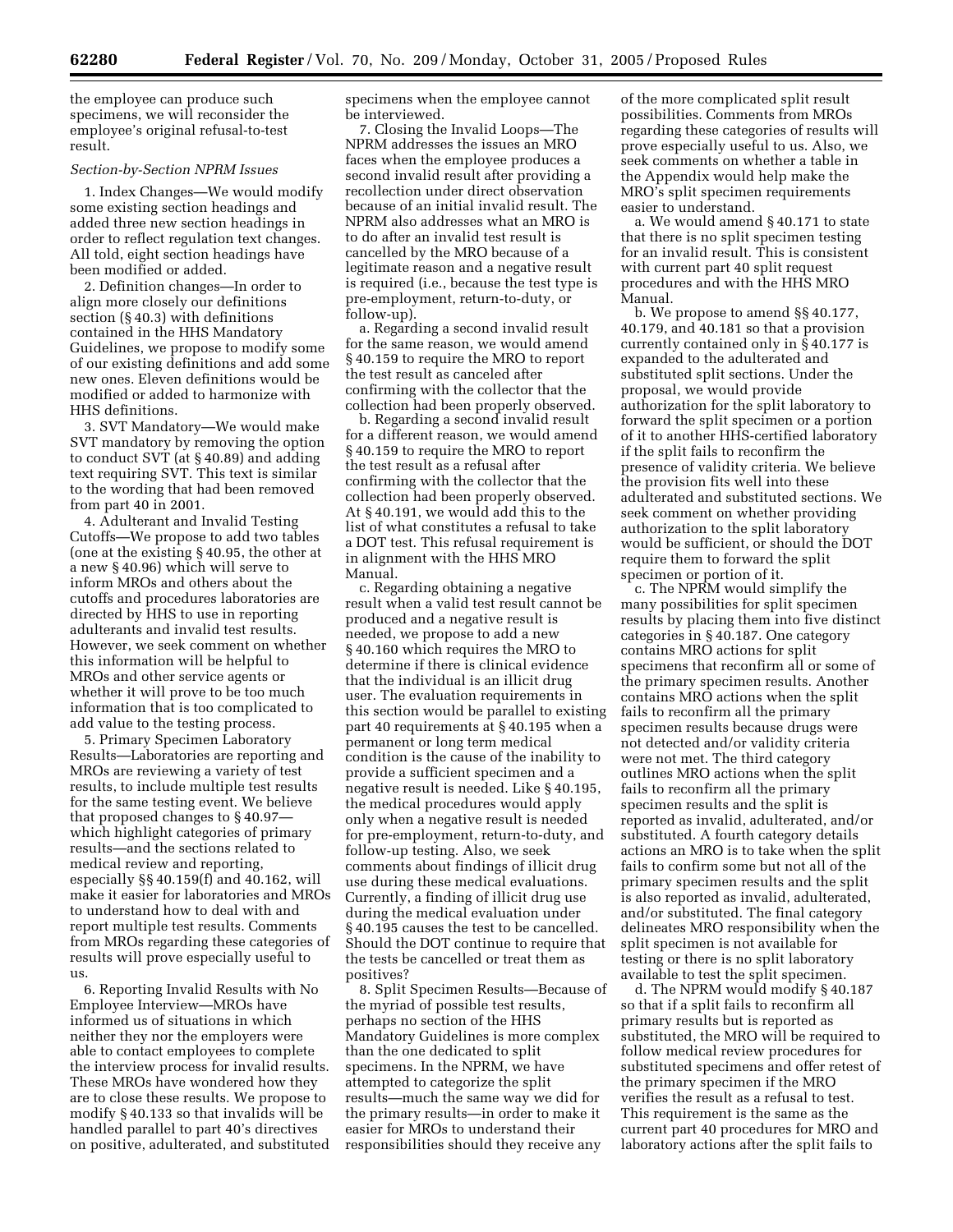reconfirm the primary results but is reported as adulterated.

9. Recollections—In §§ 40.197 and 40.201, we propose to change the regulation to clarify issues related to recollections for dilute specimens, for splits that are reported as invalid, and for a situation in which there is no split laboratory available to test the split specimen.

10. Appendix Items—At Appendix B, we propose to modify the semi-annual laboratory report so that it will have the same information required by the HHS Mandatory Guidelines. The three proposed changes, while not dramatic, will help laboratories avoid needing two different report formats, one for DOT and one for HHS. We would also amend some Appendix F citations so that they will accurately reflect NPRM text changes.

# *Other NPRM Issues and Questions*

1. MROs, TPAs, and collectors have asked the Department to clarify issues of multiple results reporting. Multiple results can be reported by laboratories because of several reasons. For instance, two collections (one unobserved, the other observed) occur during the same testing event because the first collection was out of temperature range or showed signs of tampering; a primary specimen had multiple test results; or a test result was one that required a subsequent collection.

We believe the NPRM clearly delineates our proposals for MRO actions in multiple results situations and would like to have your comment about them. However, we also want to know your thoughts about the relative worth of continuing to have the collector send in two specimens (i.e., a temperature out of range specimen or one that showed signs of tampering and the subsequent observed specimen) instead of sending only the specimen collected under direct observation.

Do the complications caused by linking (or failure to link) the two collections outweigh the possibility that the initial specimen will be nonnegative while the observed specimen will be negative or cancelled? What are some of the complications employers and MROs have experienced by having two different results on the two specimens for the same testing event? Can MROs report the verified results for two specimens for the same testing event on the same report? Do we simply need to make it clearer in part 40 that a non-negative result(s) for one specimen takes precedence over a negative or cancelled result for the other specimen?

2. Invalid result rates have risen slightly and adulterated specimen rates decreased slightly since HHS required laboratories to utilize two separate SVT methodologies before they can report results as adulterated. If the laboratory identifies the possible presence of adulterant in a urine specimen using one testing methodology, they will call the specimen invalid. This does not apply to pH testing using a pH meter for both the initial and confirmation tests. Please provide us with your comments on the benefits of requiring all laboratories conducting DOT testing to utilize two methodologies for SVT (except pH) or for directing employers to use only laboratories that employ two methodologies. What will be the associated costs to laboratories and employers for requiring laboratories to utilize two methodologies?

For invalid results, are required recollections under direct observation timely enough to identify drug use? Before laboratories report invalid results, are they contacting MROs (as required by the DOT and HHS) to discuss if sending the specimen to another HHS-certified laboratory will be useful?

3. We propose no change to the 2004 IFR in the treatment of negative-dilute specimens with creatinine in the 2–5 mg/dL range as needing to be recollected under direct observation. The result of the second specimen will continue to be the result of record even if it is again negative-dilute. MROs have informed us that a number of the recollected observed specimens have produced positive results. Some of the reports we have received indicate that while some employees can normally produce specimens with creatinine in the 2–5 mg/dL range, others cannot achieve those results without tampering with their specimens. We are interested in your comments as to whether the DOT should continue to require recollection under direct observation for these negative-dilute results.

Are the negative-dilute recollections under direct observation yielding results that show employee drug use? Given the threat to public safety, what percentage of positive results on these recollections would be considered too low to justify conducting them?

4. Neither DOT nor HHS has required laboratories to report numerical values for creatinine and specific gravity for positive-dilute specimens, like we do for negative-dilute results. When MROs downgrade positive results to negative based upon legitimate medical reasons for these positive-dilute specimens, there is no additional MRO action because the dilute numerical values are

not reported. Therefore, employers are not able to take the additional recollection actions afforded other negative-dilute specimen results.

Should MROs have the same reporting responsibilities for downgraded negative-dilute results as they have for any other negative-dilute result? Should employers have the same responsibilities to recollect under direct observation when the creatinine concentration is in the 2–5 mg/dL range or the same recollection options if creatinine is above 5 mg/dL?

5. Realistic-looking prosthetic devices which hold and heat urine (or water mixed with powdered urine) are available for purchase and are known to have been used during observed collections. They are available in a variety of colors making them difficult to detect. We are interested in your comments as to the appropriateness of having a collector make sure that the employee is not using a prosthetic device during an observed collection.

For example, would it be appropriate to require that collectors and observers, as appropriate, check for these devices by having male employees lower their pants and underwear just before observed collections take place? What should be the consequence if a device is found?

#### **Regulatory Analyses and Notices**

The statutory authority for this rule derives from the Omnibus Transportation Employee Testing Act of 1991 (49 U.S.C. 102, 301, 322, 5331, 20140, 31306, and 45101 et seq. and the Department of Transportation Act (49 U.S.C. 322).

This rule is not significant for purposes of Executive Order 12866 or the DOT's regulatory policies and procedures. It proposes modifications to our overall part 40 procedures and is intended to further align our laboratory and MRO procedures with those requirements that are being directed by HHS. Their economic effects will be negligible. Consequently, the DOT certifies, under the Regulatory Flexibility Act, this rule will not have a significant economic impact on a substantial number of small entities.

In the 2000 part 40, we estimated that approximately 80% of industry specimens were being tested for SVT and that the costs associated with making SVT mandatory would be about \$1.4 million annually. Current estimates are that 95% of industry specimens are already undergoing SVT on a voluntary basis. This higher percentage, coupled with the fact that fewer specimens are being collected now than were collected in 2000, leads us to believe the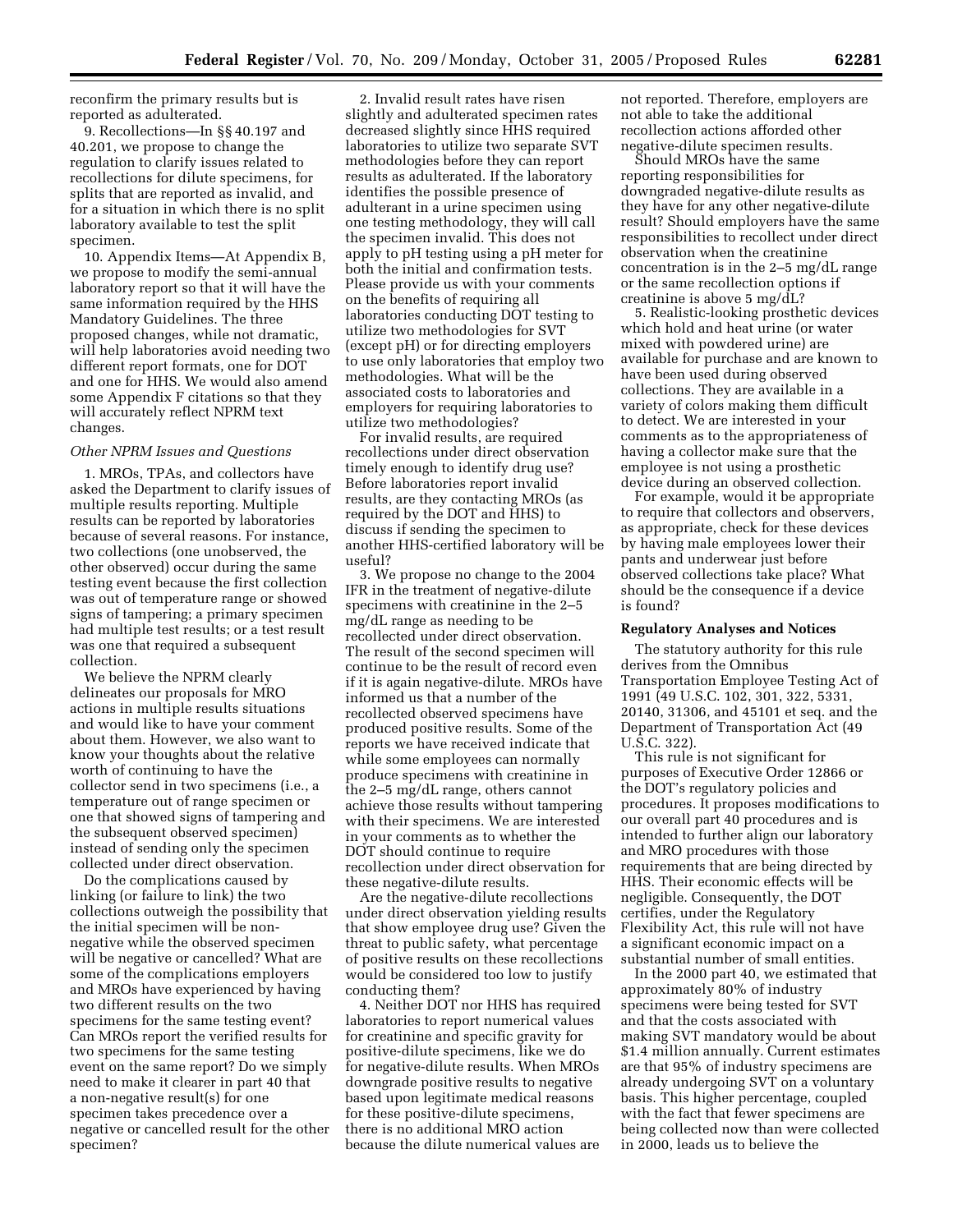incremental cost of SVT for those specimens not currently undergoing SVT will be even less than our 2000 cost estimate. There were 6.67 million industry tests conducted in 2005, down from 7 million industry tests in 2000.1 Therefore, we estimate that the annual cost of new SVT will be about \$1 million.

Anyone is able to search the electronic form of all comments received into any of our dockets by the name of the individual submitting the comment (or signing the comment, if submitted on behalf of an association, business, labor union, etc.). You may review DOT's complete Privacy Act Statement in the **Federal Register**  published on April 11, 2000 (Volume 65, Number 70; Pages 19477–78) or you may visit *http://dms.dot.gov.* 

## **List of Subjects in 49 CFR Part 40**

Administrative practice and procedures, Alcohol abuse, Alcohol testing, Drug abuse, Drug testing, Laboratories, Reporting and recordkeeping requirements, Safety, Transportation.

Dated: October 21, 2005. **Norman Y. Mineta,** 

*Secretary of Transportation.* 

# **49 CFR Subtitle A—Authority and Issuance**

For reasons discussed in the preamble, the Department of Transportation proposes to amend part 40 of Title 49 Code of Federal Regulations, as follows:

# **PART 40—PROCEDURES FOR TRANSPORTATION WORKPLACE DRUG AND ALCOHOL TESTING PROGRAMS**

1–2. The authority citation for 49 CFR Part 40 continues to read as follows:

**Authority:** 40 U.S.C. 102, 301, 322, 5331, 20140, 31306, and 54101 *et seq.* 

3. Section 40.3 is proposed to be amended by revising the definitions of ''adulterated specimen,'' ''confirmation (or confirmatory) drug test,'' ''confirmation (or confirmatory) validity test,'' ''dilute specimen,'' ''initial drug test,'' ''initial validity test,'' ''invalid result,'' and ''substituted specimen'' and adding definitions for ''limit of detection,'' ''non-negative specimen,'' ''oxidizing adulterant,'' and ''screening

test'' in alphabetical order, all to read as follows:

# **§ 40.3 What do the terms in this regulation mean?**

\* \* \* \* \* *Adulterated specimen.* A urine specimen containing a substance that is not a normal constituent or containing an endogenous substance at a concentration that is not a normal physiological concentration. \* \* \* \* \*

*Confirmatory drug test.* A second analytical procedure to identify the presence of a specific drug or metabolite which is independent of the initial test and which uses a different technique and chemical principle from that of the initial test in order to ensure reliability and accuracy. (Gas chromatography/ mass spectrometry (GC/MS) is the only authorized confirmation method for cocaine, marijuana, opiates, amphetamines, and phencyclidine).

*Confirmatory validity test.* A second test performed on a different aliquot of the original urine specimen to further support a validity test result.

\* \* \* \* \* *Dilute specimen.* A urine specimen with creatinine and specific gravity values that are lower than expected for human urine.

\* \* \* \* \* *Initial drug test (also known as a Screening drug test).* An immunoassay test to eliminate ''negative'' urine specimens from further consideration and to identify the presumptively positive specimens that require confirmation or further testing.

*Initial validity test.* The first test used to determine if a urine specimen is adulterated, diluted, or substituted.

*Invalid result.* Refers to the result reported by a laboratory for a urine specimen that contains an unidentified adulterant, contains an unidentified interfering substance, has an abnormal physical characteristic, or has an endogenous substance at an abnormal concentration that prevents the laboratory from completing testing or obtaining a valid drug test result. \* \* \* \* \*

*Limit of Detection (LOD).* The lowest concentration at which an analyte can be reliably shown to be present under defined conditions.

\* \* \* \* \* *Non-negative specimen.* A urine specimen that is reported as adulterated, substituted, positive (for drug(s) or drug metabolite(s)), and/or invalid.

\* \* \* \* \* *Oxidizing adulterant.* A substance that acts alone or in combination with other substances to oxidize drugs or drug metabolites to prevent the detection of the drug or drug metabolites, or affects the reagents in either the initial or confirmatory drug test. Examples of these agents include, but are not limited to, nitrites, pyridinium chlorochromate, chromium (VI), bleach, iodine, halogens, peroxidase, and peroxide. \* \* \* \* \*

*Screening drug test.* See Initial drug test definition above. \* \* \* \* \*

*Substituted specimen.* A specimen with creatinine and specific gravity values that are so diminished or so divergent that they are not consistent with normal human urine. \* \* \* \* \*

4. Section 40.23 is proposed to be amended by revising paragraph (f) introductory text and adding paragraph (f)(5), to read as follows:

## **§ 40.23 What actions do employers take after receiving verified test results?**  \* \* \* \* \*

(f) As an employer who receives a drug test result indicating that the employee's specimen was cancelled because it was invalid and that a second collection must take place under direct observation—

(5) You must ensure that the collector conducts the collection under direct observation.

\* \* \* \* \* 5. Section 40.83 is proposed to be amended by revising paragraph (g)(2) to read as follows:

# **§ 40.83 How do laboratories process incoming specimens?**

\* \* \* \* \*

\* \* \* \* \*

(g) \* \* \* (2) If the problem(s) is not corrected, you must reject the test and report the result in accordance with § 40.97(a)(3). \* \* \* \* \*

6–7. Section 40.89 is proposed to be amended by revising paragraph (b) to read as follows:

# **§ 40.89 What is validity testing, and are laboratories required to conduct it?**

\* \* \* \* \* (b) As a laboratory, you must conduct validity testing.

8. Section 40.95 and its heading are proposed to be revised to read:

## **§ 40.95 What are the adulterant cutoff concentrations for initial and confirmation tests?**

(a) As a laboratory, you must use the cutoff concentrations displayed in the following table for the initial and

<sup>1</sup>The lower number of tests may result from two factors. First, the 2000 number was an estimate, while the 2005 number is based on actual reporting. It is possible that the 2000 number was on the high side. Second, the operating administrations believe that employment and turnover in some industries (e.g., the motor carrier industry) may have declined in recent years, resulting in fewer tests.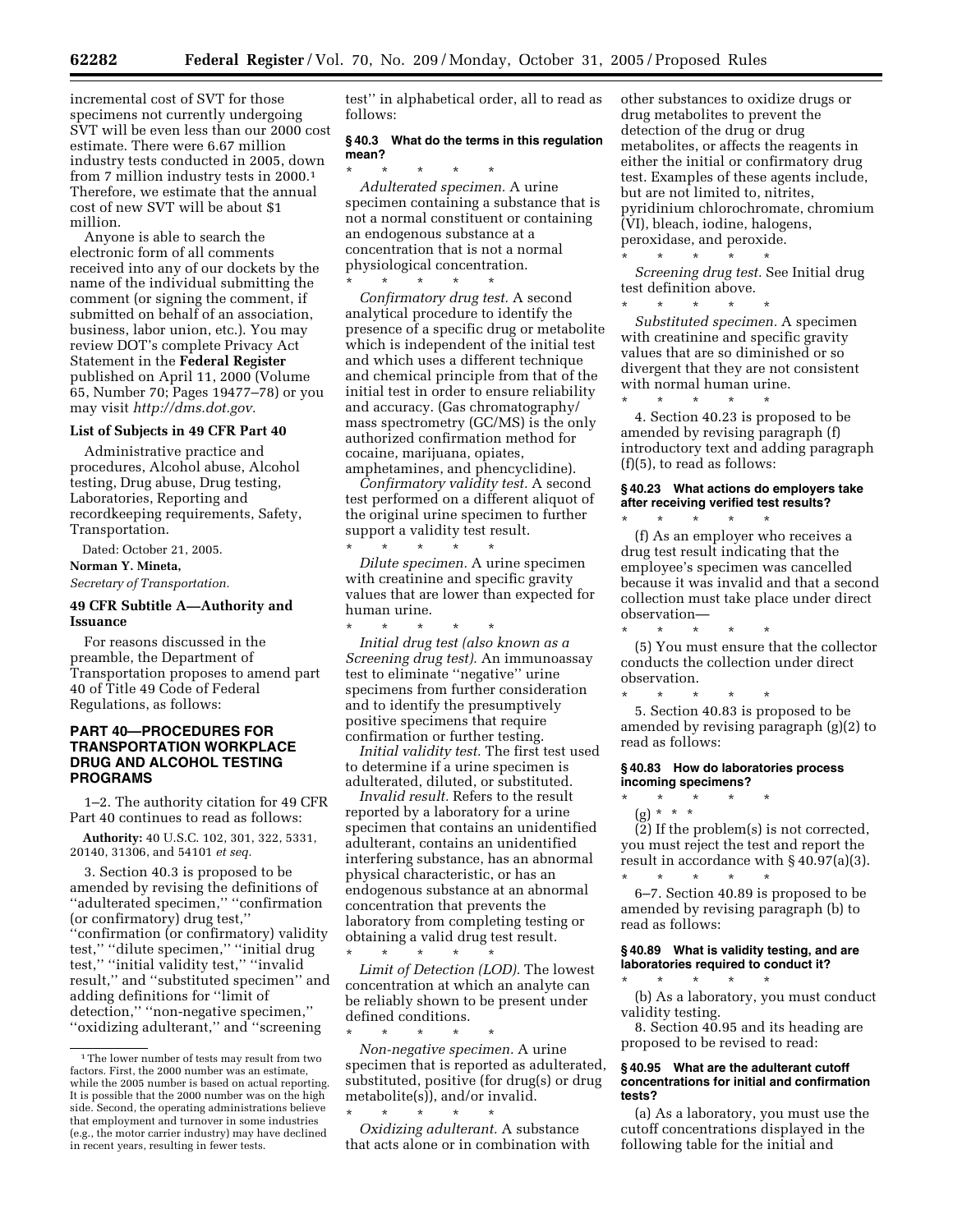# confirmation adulterant tests. The table follows:

| Adulterant test                                                                                                 | Initial test                                                                                                                                                                                                  | Confirmation test                                                                                                                                    |
|-----------------------------------------------------------------------------------------------------------------|---------------------------------------------------------------------------------------------------------------------------------------------------------------------------------------------------------------|------------------------------------------------------------------------------------------------------------------------------------------------------|
| (2) Nitrite<br>(3) Presence of Chromium<br>$(VI)$ .                                                             |                                                                                                                                                                                                               | Less than 3 or greater than 11.<br>Greater than 500 mcg/mL.<br>Chromium (VI) concentration greater than or equal to<br>the Level of Detection (LOD). |
| (4) Presence of Halogen                                                                                         | Greater than or equal to 200 mcg/mL nitrite equivalent<br>cutoff or<br>Greater than or equal to 50 mcg/mL Chromium (VI)<br>equivalent cutoff or<br>Halogen concentration greater than or equal to the<br>LOD. | Specific halogen concentration greater than or equal to<br>the LOD.                                                                                  |
| (5) Presence of<br>Glutaraldehyde.<br>(6) Presence of Pyridine                                                  | Aldehyde present or<br>Characteristic immunoassay response on drug test<br>Greater than or equal to 200 mcg/mL nitrite equivalent<br>cutoff or<br>Greater than or equal to 50 mcg/mL Chromium (VI)            | Glutaraldehyde concentration greater than or equal to<br>the LOD.<br>Pyridine concentration greater than or equal to the<br>LOD.                     |
|                                                                                                                 | equivalent cutoff or<br>Greater than or equal to 50 mcg/mL Chromium (VI)<br>concentration.                                                                                                                    |                                                                                                                                                      |
| (7) Presence of Surfactant<br>(dodecylbenzene<br>sulfonate-equivalent).<br>(8) Presence of other<br>adulterant. |                                                                                                                                                                                                               | Greater than or equal to 100 mcg/mL.<br>Greater than or equal to the LOD.                                                                            |

(b) As a laboratory, you must report results at or above the cutoffs (or for pH, at or above or below the values, as appropriate) as adulterated and provide

the numerical values that support the adulterated result.

9. A new § 40.96 is proposed to be added, to read as follows:

## **§ 40.96 What criteria do laboratories use to establish that a specimen is invalid?**

(a) As a laboratory, you must use the invalid test result criteria displayed in the following table. The table follows:

| Invalid test category                 | Initial test                                                                                                          | Confirmation test                                                                                                              |
|---------------------------------------|-----------------------------------------------------------------------------------------------------------------------|--------------------------------------------------------------------------------------------------------------------------------|
| (1) Creatinine & Specific<br>Gravity. | Creatinine less than 2 mg/dL and specific gravity is<br>greater than 1.0010 but less than 1.0200 or                   | Creatinine less than 2 mg/dL and specific gravity is<br>greater than 1.0010 but less than 1.0200                               |
|                                       | Specific gravity is less than or equal to 1.0010 and cre-<br>atinine is greater than or equal to 2 mg/dL.             | Specific gravity is less than or equal to 1.0010 and cre-<br>atinine is greater than or equal to 2 mg/dL.                      |
|                                       | Greater than or equal to 3 and less than 4.5 using a<br>colorimetric pH test or pH meter or                           | Greater than or equal to 3 and less than 4.5 using a pH<br>meter.                                                              |
|                                       | Greater than or equal to 9 and less than 11 using a<br>colorimetric pH test or pH meter.                              | Greater than or equal to 9 and less than 11 using a pH<br>meter.                                                               |
|                                       | Greater than or equal to 200 mcg/mL using a nitrite col-<br>orimetric test or                                         | Greater than or equal to 200 mcg/mL but less than 500<br>mcg/ml using a different confirmatory test.                           |
|                                       | Greater than or equal to the equivalent of 200 mcg/mL<br>nitrite using a general oxidant colorimetric test or         | Greater than or equal to 200 mcg/mL but less than 500<br>mcg/mL using the same general oxidant colorimetric<br>test.           |
|                                       | Greater than or equal to the equivalent of 200 mcg/mL<br>using a general oxidant colorimetric test.                   | Greater than or equal to 200 mcg/mL but less than 500<br>mcg/ml using a different confirmatory test.                           |
| (4) Chromium (VI)                     | Greater than or equal to 50 mcg/mL using a chromium<br>(VI) colorimetric test.                                        | Greater than or equal to 50 mcg/mL using the same<br>chromium (VI) colorimetric test.                                          |
| (5) Halogen                           | Greater than or equal to the LOD using a hologen col-<br>orimetric test or                                            | Greater than or equal to the LOD using the same halo-<br>gen test colorimetric test.                                           |
|                                       |                                                                                                                       | Greater than or equal to the LOD using a halogen col-<br>orimetric test.                                                       |
| (6) Glutaraldehyde                    | Aldehyde present using an aldehyde test or                                                                            | Aldehyde present using the same aldehyde test.                                                                                 |
|                                       | Characteristic immunoassay response on initial drug<br>test.                                                          | Characteristic immunoassay response on confirmatory<br>drug test.                                                              |
| (7) Oxidizing Adulterant              | Greater than or equal to 200 mcg/mL nitrite-equivalent<br>using a general oxidant colorimetric test or                | Greater than or equal to 200 mcg/mL nitrite-equivalent<br>using the same general oxidant colorimetric test.                    |
|                                       | Greater than or equal to 50 mcg/mL chromium (VI)-<br>equivalent using a general oxidant colorimetric test or          | Greater than or equal to 50 mcg/mL chromium (VI)-<br>equivalent using the same general oxidant colori-<br>metric test.         |
|                                       | Greater than or equal to the LOD halogen concentra-<br>tion using a general oxidant colorimetric test.                | Greater than or equal to the LOD halogen concentra-<br>tion using the same general oxidant colorimetric test.                  |
| (8) Surfactant                        | Greater than or equal to 100 mcg/ml dodecylbenzene<br>sulfonate-equivalent using a surfactant colorimetric<br>test or | Greater than or equal to 100 mcq/ml dodecylbenzene<br>sulfonate-equivalent using a the same surfactant col-<br>orimetric test. |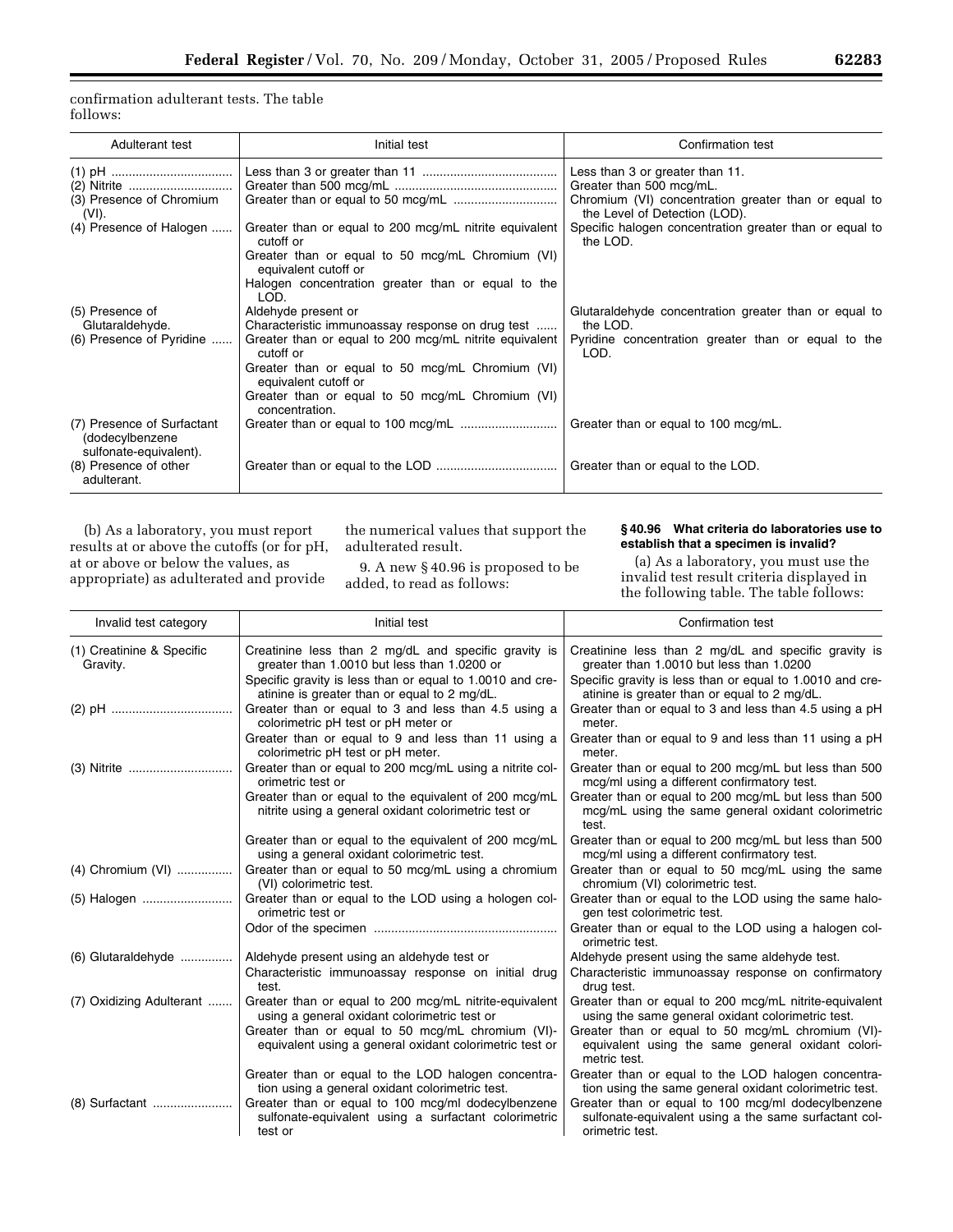| Invalid test category                                                                                                                                                                                                                                                                                                                        | Initial test | Confirmation test                                                                                                   |
|----------------------------------------------------------------------------------------------------------------------------------------------------------------------------------------------------------------------------------------------------------------------------------------------------------------------------------------------|--------------|---------------------------------------------------------------------------------------------------------------------|
|                                                                                                                                                                                                                                                                                                                                              |              | Greater than or equal to 100 mcg/ml dodecylbenzene<br>sulfonate-equivalent using a surfactant colorimetric<br>test. |
| (9) Interference on<br>immunoassay drug tests.                                                                                                                                                                                                                                                                                               |              | Valid drug test cannot be obtained.                                                                                 |
| (10) Interference with the<br>GC/MS drug confirmation<br>assay.<br>(11) Physical appearance of<br>the specimen is such that<br>it may damage laboratory<br>equipment<br>(12) Physical appearance of<br>Bottles A and B are clear-<br>Iy different and Bottle A<br>result is as stated in 1<br>through 11, as appro-<br>priate, on this table |              | No interfering substance can be identified.                                                                         |

(b) To obtain one of the invalid results outlined at 1 through 10 of this table, as a laboratory, you must use two separate aliquots—one for the initial test and another for the confirmation test.

(c) For a specimen having an invalid result for one of the reasons outlined at 4 through 12 of this table, as a laboratory, you must contact the MRO to discuss whether sending the specimen to another HHS certified laboratory for testing would be useful in being able to report a positive or adulterated result.

(d) As a laboratory, you must report the reason a test result is invalid.

10. Section 40.97 is proposed to be amended by adding the words, ''*and Rejected for Testing*'' between ''*Nonnegative*'' and ''*results*'' at paragraph (b)(2) and by revising paragraph (a) to read as follows:

### **§ 40.97 What do laboratories report and how do they report it?**

(a) As a laboratory, you must report the results for each primary specimen. The result of a primary specimen will fall into one of three categories. They are as follows:

(1) *Category 1:* Negative Results. When a specimen is found to be negative, as a laboratory, you must report the test result as being one of the following, as appropriate:

(i) Negative, or

(ii) Negative-dilute, with numerical values for creatinine and specific gravity.

(2) *Category 2:* Non-negative Results. When a specimen is found to be nonnegative, as a laboratory, you must report the test result as being *one or more* of the following, as appropriate:

(i) Positive, with drug(s)/metabolite(s) noted;

(ii) Positive-dilute, with drug(s)/ metabolite(s) noted, with numerical values for creatinine and specific gravity;

(iii) Adulterated, with adulterant(s) noted, with numerical values (when applicable), and with remarks(s);

(iv) Substituted, with numerical values for creatinine and specific gravity; or

(v) Invalid result, with remark(s).

(3) *Category 3:* Rejected for Testing. When a specimen is rejected for testing, as a laboratory you must report the result as being Rejected for Testing, with remark(s).

\* \* \* \* \*

11. Section 40.103 is proposed to be amended by removing the word ''blank'' and adding in its place the word ''negative'' in paragraph (c) introductory text, by revising paragraphs (c)(1) through (5), and removing paragraphs (c)(6) to read as follows:

#### **§ 40.103 What are the requirements for submitting blind specimens to a laboratory?**

\* \* \* \* \*

(c) \* \* \*

(1) All negative, positive, adulterated, and substituted blind specimens you submit must be certified by the supplier and must have supplier-provided expiration dates.

(2) Negative specimens must be certified by immunoassay and GC/MS to contain no drugs.

(3) Drug positive blind specimens must be certified by immunoassay and GC/MS to contain a drug(s)/ metabolite(s) between 1.5 and 2 times the initial drug test cutoff concentration.

(4) Adulterated blind specimens must be certified to be adulterated with a specific adulterant using appropriate confirmatory validity test(s).

(5) Substituted blind specimens must be certified for creatinine concentration and specific gravity to satisfy the criteria for a substituted specimen using

confirmatory creatinine and specific gravity tests, respectively.

#### **§ 40.105 [Amended]**

\* \* \* \* \*

12. Section 40.105 is proposed to be amended by adding in paragraph (c) the words ''adulterated, or substituted result'' after the word ''positive,'' and before the word ''you'.

13. Section 40.129 is proposed to be amended by revising the section heading and paragraph (a)(5) to read as follows:

### **§ 40.129 What are the MRO's functions in reviewing laboratory confirmed nonnegative drug test results?**

 $(a) * * * *$ 

(5) Verify the test result, consistent with the requirements of §§ 40.135– 40.145, 40.159, and 40.160, as:

- (i) Negative; or
- (ii) Cancelled; or

(iii) Positive, and/or refusal to test because of adulteration or substitution.

\* \* \* \* \* 14. Section 40.131 is proposed to be amended by revising the section heading to read as follows:

## **§ 40.131 How does the MRO or DER notify an employee of the verification process after laboratory confirmed non-negative drug test results?**

\* \* \* \* \*

15. Section 40.133 is proposed to be amended by revising the section heading, redesignating paragraphs (b) and (c) as (c) and (d), respectively, revising them, and adding paragraph (b) to read as follows:

**§ 40.133 Under what circumstances may the MRO verify a test result as positive, or as a refusal to test because of adulteration or substitution, or as cancelled-invalid, without interviewing the employee?** 

\* \* \* \* \*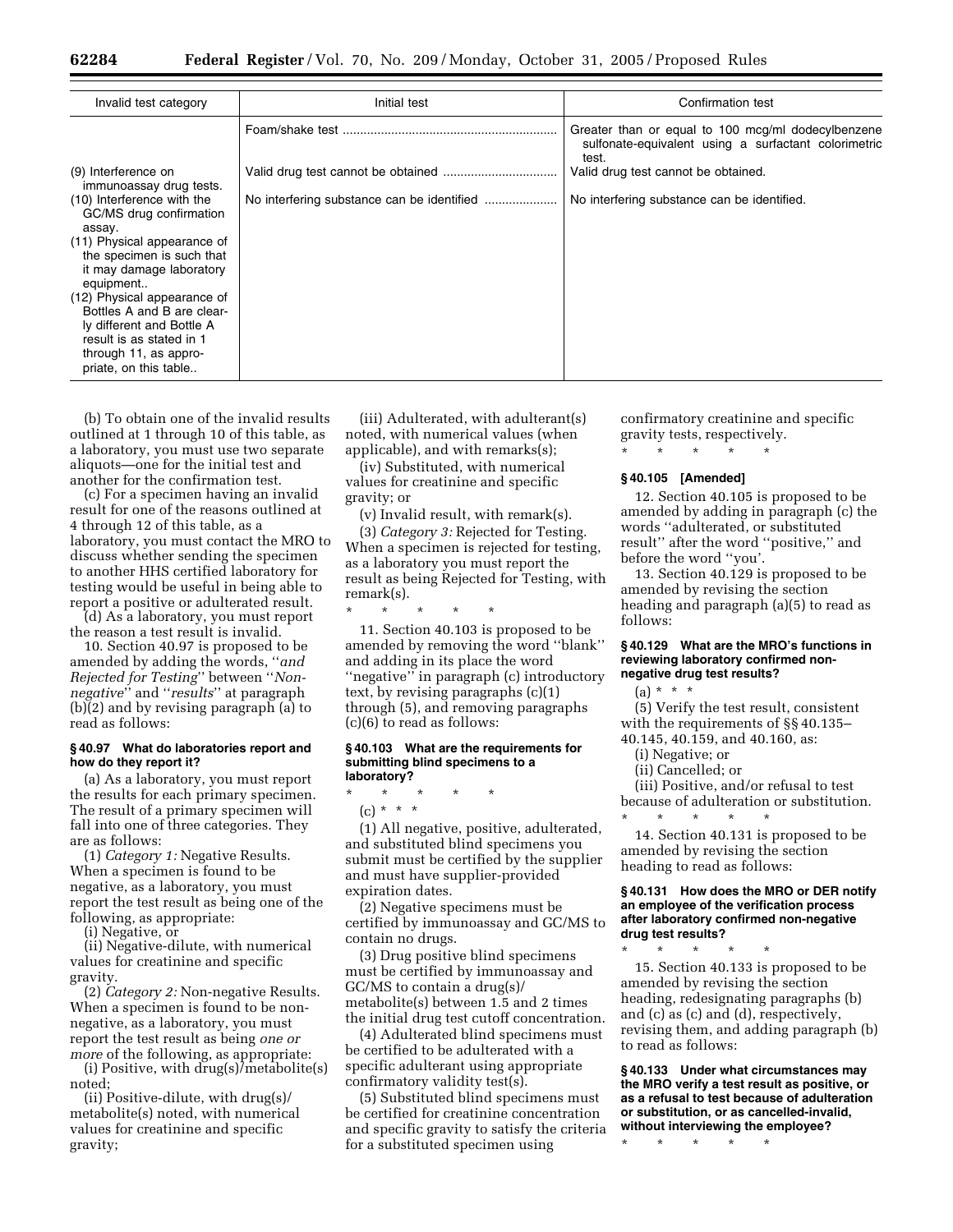(b) As the MRO, you may verify a test result as cancelled-invalid (with instructions to recollect immediately under direct observation) without interviewing the employee, as provided at § 40.159, if:

(1) The employee expressly declines the opportunity to discuss the test with you;

(2) If the DER has successfully made and documented a contact with the employee and instructed the employee to contact you and more than 72 hours have passed since the time the DER contacted the employee; or

(3) If neither you nor the DER, after making all reasonable efforts, has been able to contact the employee within ten days of the date on which you received the confirmed invalid test result from the laboratory.

(c) As the MRO, after you verify a test result as a positive or refusal to test or as a cancelled-invalid result under this section, you must document the date and time and reason, following the instructions in § 40.163, and, for a cancelled-invalid result, at § 40.159(a)(5)(i).

(d) As the MRO, after you have verified a test result under this section and reported the result to the DER, you must allow the employee to present information to you within 60 days of the verification documenting that serious illness, injury, or other circumstances unavoidably precluded contact with the MRO and/or DER in the times provided. On the basis of such information, you may reopen the verification, allowing the employee to present information concerning whether there is a legitimate medical explanation of the confirmed test result.

16. Section 40.149 is proposed to be amended by revising the section heading, removing the words ''positive or refusal to test'' in paragraph (a), and removing, in paragraph (a)(1), the reference to ''§ 40.133(c)'' and adding in its place ''§ 40.133(d)'' to read as follows:

## **§ 40.149 May the MRO change a verified drug test result?**

17. Section 40.155 is proposed to be amended by adding paragraph (d) to read as follows:

## **§ 40.155 What does the MRO do when a negative or positive test result is also dilute?**

\* \* \* \* \*

\* \* \* \* \*

(d) If the employee's recollection under direct observation, in paragraph (c) of this section, results in another negative-dilute, as the MRO, you must:

(1) Obtain verification from the collector that the recollection was directly observed.

(2) If the recollection was directly observed, report this result to the DER as a negative-dilute result.

(3) If the recollection was not directly observed as required, do not report a result but again explain to the DER that there must be an immediate recollection under direct observation.

18. Section 40.159 is proposed to be amended by revising paragraphs (a)(1) through (3), adding paragraphs (a)(4)(iii), and (d) through (f) to read as follows:

## **§ 40.159 What does the MRO do when a drug test is invalid?**

 $(a) * * * *$ 

(1) Discuss the laboratory results with the certifying scientist to determine if the primary specimen should be tested at another HHS certified laboratory. If the laboratory did not carried out its requirements to contact you at §§ 40.91(e) and 40.96(c), you must contact the laboratory.

(2) If you and the laboratory have determined that no further testing is necessary, contact the employee and inform the employee that the specimen was invalid. In contacting the employee, use the procedures set forth in § 40.131.

(3) After explaining the limits of disclosure (see §§ 40.135(d) and 40.327), you must determine if the employee has a medical explanation for the invalid result. You should inquire about the medications the employee may have taken.

 $(4) * * * *$ 

(iii) If a negative test result is required and the medical explanation concerns a situation in which the employee has a permanent or long-term physiological or anatomic abnormality that precludes him or her from providing a valid specimen, as the MRO, you must follow the procedures outlined at § 40.160 for determining if there is clinical evidence that the individual is an illicit drug user.

\* \* \* \* \*

(d) If the employee's recollection (required at paragraph (a)(5) of this section) results in another invalid result for the same reason reported for the first specimen, as the MRO, you must:

(1) Obtain verification from the collector that the recollection was directly observed.

(2) If the recollection was directly observed, document that the employee had another specimen with an invalid result.

(3) Follow the recording and reporting procedures at (a)(4)(i) and (ii) of this section.

(4) If a negative result is required (*i.e.*, pre-employment, return-to-duty, or follow-up tests), follow the procedures at § 40.160 for determining if there is clinical evidence that the individual is an illicit drug user.

(5) If the recollection was not directly observed as required, do not report a result but again explain to the DER that there must be an immediate recollection under direct observation.

(e) If the employee's recollection (required at paragraph (a)(5) of this section) results in another invalid result for a different reason reported for the first specimen, as the MRO, you must report the test result as being a refusal.

(f) If, as the MRO, you receive a laboratory invalid result in conjunction with a positive, adulterated, and/or substituted result and you verify any of those results as being a positive and/or refusal to test, you do not report the cancelled-invalid result unless the split specimen fails to reconfirm the result(s) of the primary specimen.

19. Section 40.160 is proposed to be added to read as follows:

## **§ 40.160 What does the MRO do when a valid test result cannot be produced and a negative result is required?**

(a) If a valid test result cannot be produced and a negative result is required, (under § 40.159 (a)(4)(iii) and (d)(4)), as the MRO, you must determine if there is clinical evidence that the individual is an illicit drug user. You must make this determination by personally conducting, or causing to be conducted, a medical evaluation and through consultation with the employee's physician (if appropriate).

(b) If you do not personally conduct the medical evaluation, as the MRO, you must ensure that one is conducted by a licensed physician acceptable to you.

(c) For purposes of this section, the MRO or the physician conducting the evaluation may conduct an alternative test (*e.g.*, blood) as part of the medically appropriate procedures in determining clinical evidence of drug use.

(d) If the medical evaluation reveals no clinical evidence of drug use, as the MRO, you must report the result to the employer as a negative test with written notations regarding the medical examination. The report must also state why the medical examination was required (*i.e.*, either the basis for the determination that a permanent or longterm medical condition exists or because the recollection under direct observation resulted another invalid result for the same reason, as appropriate) and for the determination that no signs and symptoms of drug use exist.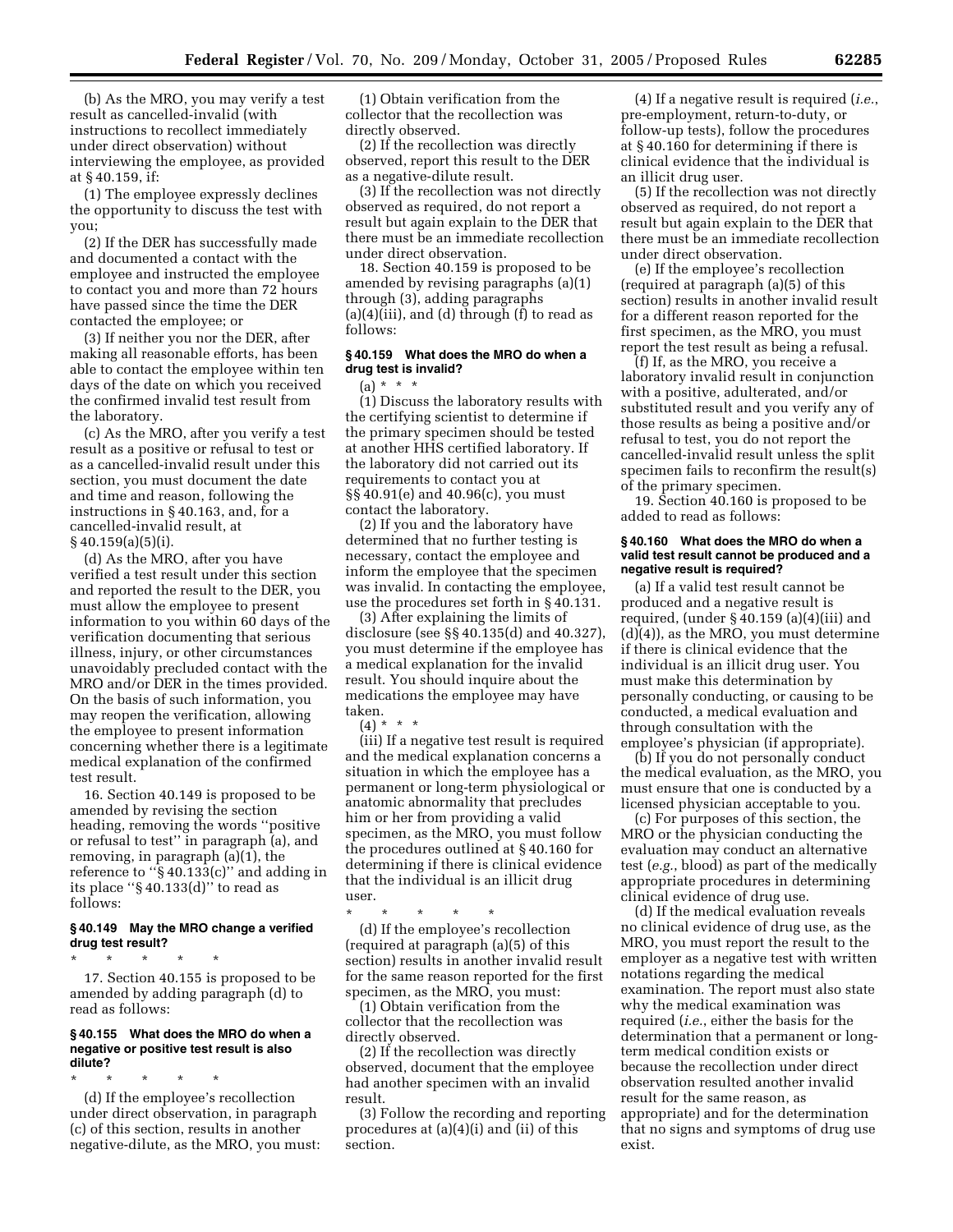(1) Check ''Negative'' (Step 6) on the CCF.

(2) Sign and date the CCF.

(e) If the medical evaluation reveals clinical evidence of drug use, as the MRO, you must report the result to the employer as a cancelled test with written notations regarding results of the medical examination. The report must also state why the medical examination was required (*i.e.*, either the basis for the determination that a permanent or long-term medical condition exists or because the recollection under direct observation resulted another invalid result for the same reason, as appropriate) and for the determination that signs and symptoms of drug use exist. Because this is a cancelled test, it does not serve the purposes of a negative test (*i.e.*, the employer is not authorized to allow the employee to begin or resume performing safety-sensitive functions, because a negative test is needed for that purpose).

20. Section 40.162 is proposed to be added to read as follows:

## **§ 40.162 What must MROs do with multiple verified results for the same testing event?**

(a) If the testing event is one in which there was one specimen collection with multiple verified non-negative results, as the MRO, you must report them all to the DER. For example, if you verified the specimen as being positive for marijuana and cocaine and as being a refusal to test because the specimen was also adulterated, as the MRO, you would report the positives and the refusal to the DER.

(b) If the testing event was one in which two separate specimen collections (*e.g.*, a specimen out of temperature range and the subsequent observed collection) were sent to the laboratory, as the MRO, you must:

(1) If both specimens were verified negative, report the result as negative.

(2) If either of the specimens was verified negative and the other was verified non-negative(s), report the nonnegative result(s). For example, if you verified one specimen as negative and other as a refusal to test because the specimen was substituted, as the MRO you would report the only the refusal to the DER.

(3) If both specimens were verified non-negative, report all of the nonnegative results. For example, if you verified one specimen as positive and the other as a refusal to test because the specimen was adulterated, as the MRO you would report the positive and the refusal results to the DER.

(c) As an exception to paragraphs (a) and (b) of this section, as the MRO you must follow procedures at

§ 40.159(f)when any verified nonnegative result is also invalid.

21. Section 40.171 is proposed to be amended by revising paragraph (a) to read as follows:

## **§ 40.171 How does an employee request a test of a split specimen?**

(a) As an employee, when the MRO has notified you that you have a verified positive drug test and/or refusal to test because of adulteration or substitution, you have 72 hours from the time of notification to request a test of the split specimen. The request may be verbal or in writing. If you make this request to the MRO within 72 hours, you trigger the requirements of this section for a test of the split specimen. There is no split specimen testing for an invalid result.

\* \* \* \* \*

22. Section 40.177 is proposed to be amended by revising paragraph (d) to read as follows:

#### **§ 40.177 What does the second laboratory do with the split specimen when it is tested to reconfirm the presence of a drug or drug metabolite?**

\* \* \* \* \* (d) In addition, if the test fails to reconfirm the presence of the drug(s)/ drug metabolite(s) that were reported in the primary specimen, you may transmit the specimen or an aliquot of it for testing at another HHS-certified laboratory that has the capability to conduct another reconfirmation test.

23. Section 40.179 is proposed to be amended by revising the section to read as follows:

### **§ 40.179 What does the second laboratory do with the split specimen when it is tested to reconfirm an adulterated test result?**

(a) As the laboratory testing the split specimen, you must test the split specimen for the adulterant detected in the primary specimen, using the criteria of § 40.95, just as you would do for a primary specimen.

(b) In addition, if the test fails to reconfirm validity criteria reported in the primary specimen, you may transmit the specimen or an aliquot of it for testing at another HHS-certified laboratory that has the capability to conduct another reconfirmation test.

24. Section 40.181 is proposed to be amended by revising the section to read as follows:

### **§ 40.181 What does the second laboratory do with the split specimen when it is tested to reconfirm a substituted test result?**

(a) As the laboratory testing the split specimen, you must test the split specimen using the criteria of § 40.93(b), just as you would do for a primary specimen.

(b) In addition, if the test fails to reconfirm validity criteria reported in the primary specimen, you may transmit the specimen or an aliquot of it for testing at another HHS-certified laboratory that has the capability to conduct another reconfirmation test.

25. Section 40.183 is proposed to be amended by revising paragraph (a), removing paragraph (b), and redesignating paragraph (c) as paragraph (b), to be read as follows:

#### **§ 40.183 What information do laboratories report to MROs regarding split specimen results?**

(a) As the laboratory responsible for testing the split specimen, you must report split specimen test results by checking the ''Reconfirmed'' box and/or the ''Failed to Reconfirm'' box (Step 5(b)) on Copy 1 of the CCF, as appropriate, and by providing clarifying remarks using current HHS Mandatory Guidelines requirements.

\* \* \* \* \* 26. Section 40.187 is proposed to be amended by revising the section to read as follows:

## **§ 40.187 What does the MRO do with split specimen laboratory results?**

As the MRO, the split specimen laboratory results you receive will fall into five categories. You must take the following action, as appropriate, when a laboratory reports split specimen results to you.

(a) *Category 1:* The laboratory reconfirmed all or some of the primary specimen results.

(1) As the MRO, you must report to the DER and employee which result(s) was/were reconfirmed.

(2) In the case of a reconfirmed positive test(s) for drug(s) or drug metabolite(s), the positive is the final result.

(3) In the case of a reconfirmed adulterated or substituted result, the refusal to test is the final result.

(4) In the case of combination positive and refusal to test results, the final result is both positive and refusal to test.

(b) *Category 2:* The laboratory failed to reconfirm all of the primary specimen results because, as appropriate, drug(s)/ drug metabolite(s) were not detected; adulteration criteria were not met; and/ or substitution criteria were not met.

(1) As the MRO, you must report to the DER and the employee that the test must be cancelled.

(2) As the MRO, you must inform ODAPC of the failure to reconfirm using the format in Appendix D to this part.

(3) In a case where the split failed to reconfirm because the substitution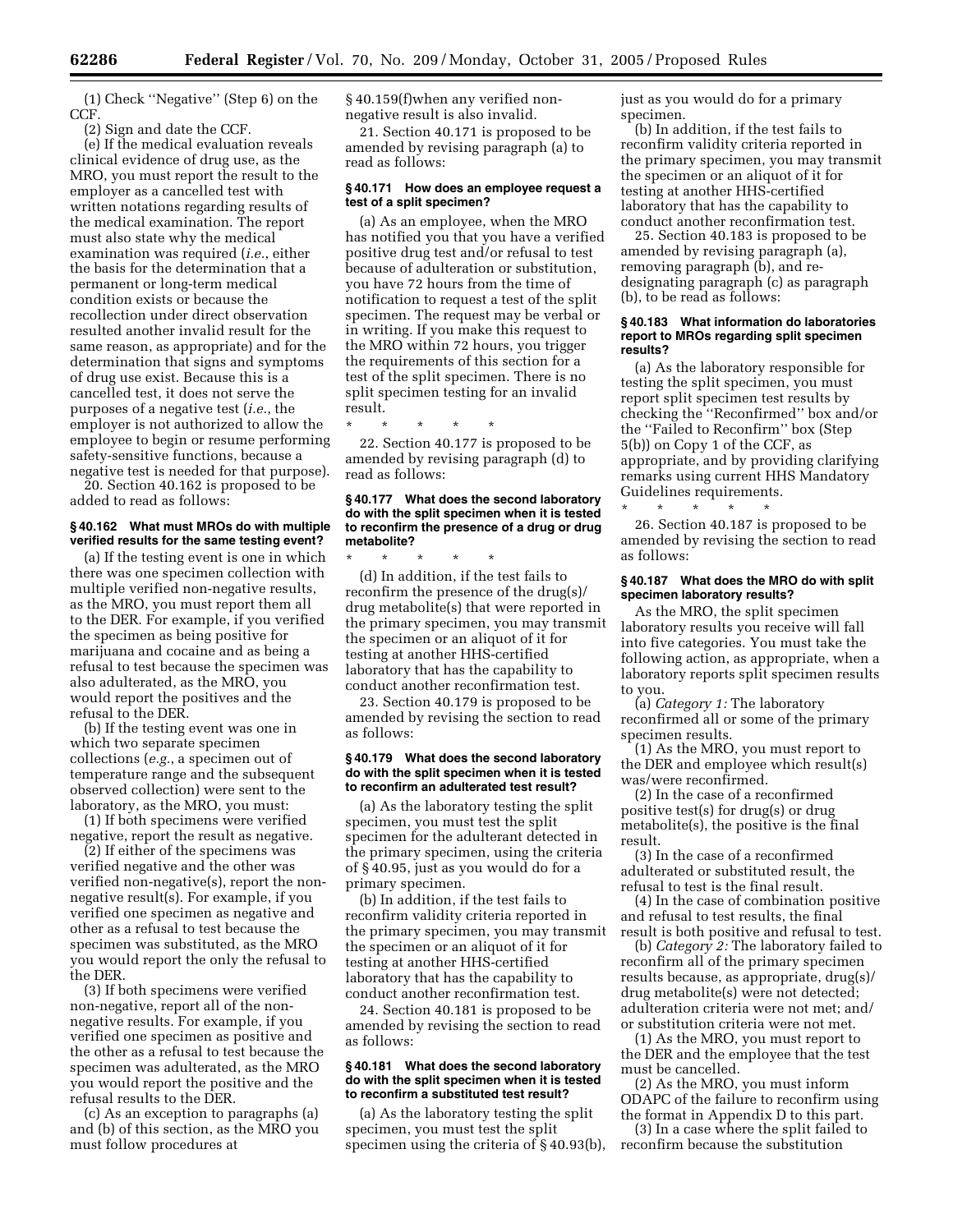criteria were not met because the split specimen creatinine concentration was greater than 2mg/dL but less than or equal to 5mg/dL, as the MRO, you must, in addition to steps at (b)(1) and (2) of this paragraph, direct the DER to ensure the immediate collection of another specimen from the employee under direct observation, with no notice given to the employee of this collection requirement until immediately before the collection.

(c) *Category 3:* The laboratory failed to reconfirm all of the primary specimen results, and also reported that the split specimen was invalid, adulterated, and/ or substituted.

(1) In the case where the laboratory failed to reconfirm all of the primary specimen results and the split was reported as invalid, as the MRO, you must:

(i) Report to the DER and the employee that the test must be cancelled and the reason for cancellation.

(ii) Direct the DER to ensure the immediate collection of another specimen from the employee under direct observation, with no notice given to the employee of this collection requirement until immediately before the collection.

(iii) Inform ODAPC of the failure to reconfirm using the format in Appendix D to this part.

(2) In the case where the laboratory failed to reconfirm any of the primary specimen results, and the split was reported as adulterated and/or substituted, as the MRO, you must:

(i) Contact the employee and inform the employee that the laboratory has determined that his or her split specimen is adulterated and/or substituted, as appropriate.

(ii) Follow the procedures of § 40.145 to determine if there is a legitimate medical explanation for the laboratory finding of adulteration and/or substitution, as appropriate.

(iii) If you determine that there is a legitimate medical explanation for the adulterated and/or substituted test result, report to the DER and the employee that the test must be cancelled; and inform ODAPC of the failure to reconfirm using the format in Appendix D to this part.

(iv) If you determine that there is not a legitimate medical explanation for the adulterated and/or substituted test result, take the following steps:

(A) Report the test to the DER and the employee as a verified refusal to test. Inform the employee that he or she has 72 hours to request a test of the primary specimen to determine if the adulterant found in the split specimen also is present in the primary specimen and/or to determine if the primary specimen meets appropriate substitution criteria.

(B) Except that the request is for a test of the primary specimen and is being made to the laboratory that tested the primary specimen, follow the procedures of §§ 40.153, 40.171, 40.173, 40.179, 40.181, and 40.185, as appropriate.

(C) As the laboratory that tests the primary specimen to reconfirm the presence of the adulterant found in the split specimen and/or determine that the primary specimen meets appropriate substitution criteria, report your result to the MRO on a photocopy (faxed, mailed, scanned, couriered) of Copy 1 of the CCF.

(D) If the test of the primary specimen reconfirms the adulteration and/or substitution finding of the split specimen, as the MRO you must report the result as a refusal to test as provided in paragraph (a)(3) of this section.

(E) If the test of the primary specimen fails to reconfirm the adulteration and/ or substitution finding of the split specimen, as the MRO you must cancel the test, following procedures in paragraph (b) of this section.

(d) *Category 4:* The laboratory failed to reconfirm some but not all of the primary specimen results, and also reported that the split specimen was invalid, adulterated, and/or substituted.

(1) In the case where the laboratory reconfirmed one or more of the primary specimen result(s), as the MRO, you must follow procedures in paragraph (a) of this section and:

(2) Report that the split was reported also as being invalid, adulterated, and/ or substituted (as appropriate).

(3) Inform the DER to take action only on the reconfirmed result(s).

(e) *Category 5:* The split specimen was not available for testing or there was no split laboratory available to test the specimen.

(1) As the MRO, you must report to the DER and the employee that the test must be cancelled and the reason for the cancellation.

(2) As the MRO, you must also direct the DER to ensure the immediate recollection of another specimen from the employee under direct observation, with no notice given to the employee of this collection requirement until immediately before the collection.

(3) As the MRO, you must notify ODACP of the failure to reconfirm using the format in Appendix D to this part.

(f) For all split specimen results, as the MRO you must:

(1) Enter your name, sign and date (Step 7) of Copy 2 of the CCF.

(2) Send a legible copy of Copy 2 of the CCF (or a signed and dated letter,

see § 40.163) to the employer and keep a copy for your records. Transmit the document as provided in § 40.167.

27. Section 40.191 is proposed to be amended by redesignating paragraphs (c) through (e) as (d) through (f), respectively, and adding paragraph (c) to read as follows:

# **§ 40.191 What is a refusal to take a DOT drug test, and what are the consequences?**

\* \* \* \* \*

(c) As an employee, if you have a recollection under direct observation because of an invalid test result and the MRO reports the result of the observed specimen as being invalid for a different reason than the first specimen, you have refused to take a drug test.

\* \* \* \* \* 28. Section 40.197 is proposed to be amended by revising paragraph (c)(3), redesignating paragraph (c)(4) as (c)(5), and adding paragraph (c)(4) to read as follows:

**§ 40.197 What happens when an employer receives a report of a dilute specimen?** 

\* \* \* \* \* (c) \* \* \*

(3) If the result of the test you directed the employee to take under paragraph (b)(1) of this section is also negative and dilute, you are not permitted to make the employee take an additional test because the result was dilute.

(4) If the result of the test you directed the employee to take under paragraph (b)(2) of this section is also negative and dilute, you are not permitted to make the employee take an additional test because the result was dilute. Provided, however, that if the MRO directs you to conduct a recollection under direct observation under paragraph (b)(1) of this section, you must immediately do so.

\* \* \* \* \*

29. Section 40.201 is proposed to be amended by revising paragraphs (c), (d), and (e) to read as follows:

### **§ 40.201 What problems always cause a drug test to be cancelled and may result in a requirement for another collection?**  \* \* \* \* \*

(c) The split specimen failed to reconfirm all of the primary specimen results because drug(s)/drug metabolite(s) were not detected; adulteration criteria were not met; and/ or substitution criteria were not met. You must follow the applicable procedures in 40.187(b) (no recollection is required in this case, unless the specimen creatinine concentration for a substituted specimen was greater than 2mg/dL but less than or equal to 5mg/ dL—which requires recollection under direct observation).